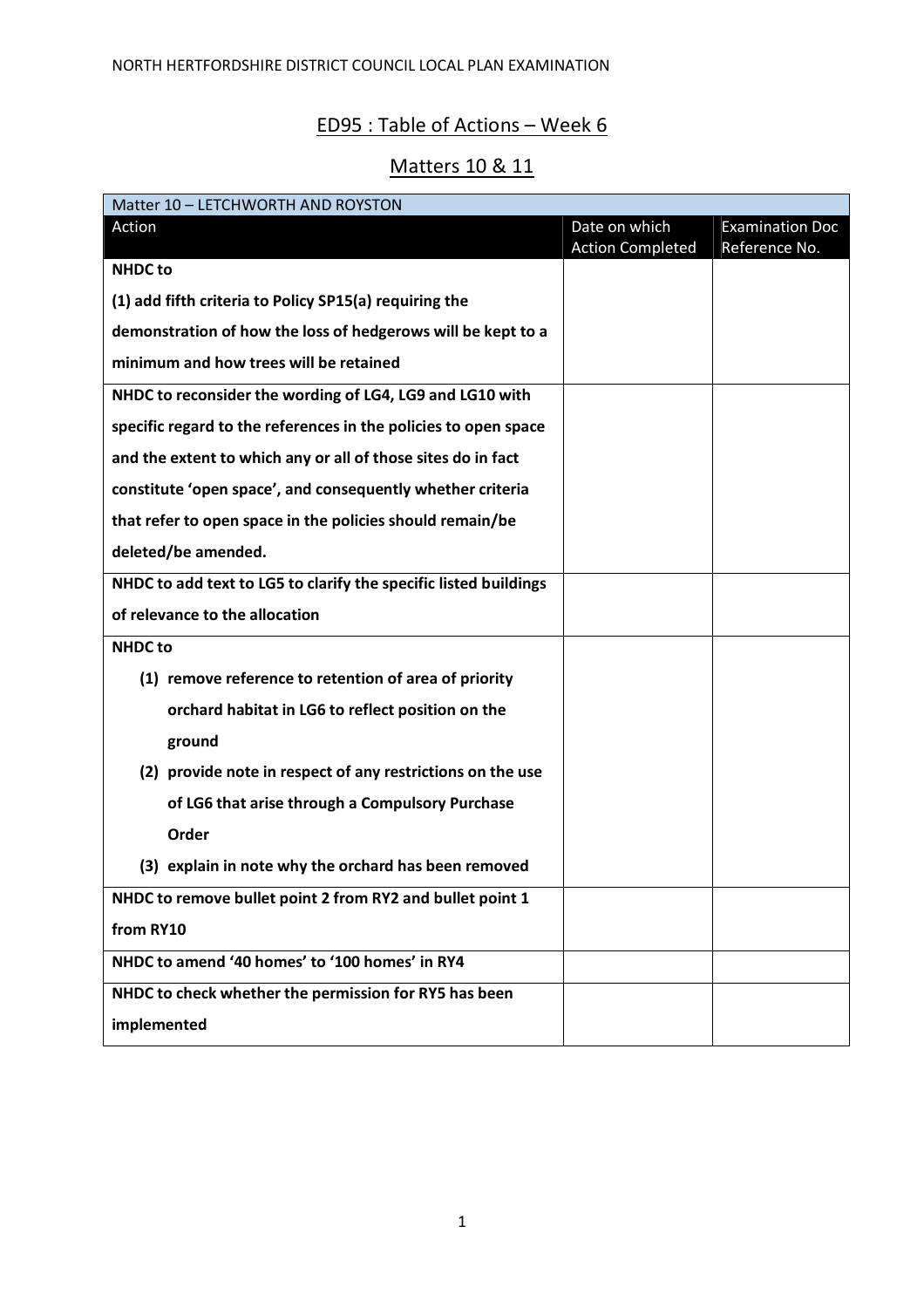| Matter 10 - BALDOCK AND HITCHIN                                                     |               |
|-------------------------------------------------------------------------------------|---------------|
| Action                                                                              | Date on which |
|                                                                                     | Action        |
|                                                                                     | Completed     |
| NHDC to provide correspondence between HCC and Network Rail re. the                 |               |
| position in respect of the provision of access over the railway line for site BA1   |               |
| NHDC to clarify with HCC whether it is 2 x 3FE primary schools that they            |               |
| request for site BA1                                                                |               |
| In respect of Policy HT2, NHDC to:                                                  |               |
| (i)<br>add appropriate wording to ensure that no residential                        |               |
| development is located within Flood Zone 2                                          |               |
| (ii)<br>add appropriate wording re. the retention of hedgerows                      |               |
| In respect of Policy HT3, NHDC to:                                                  |               |
| (i)<br>amend Westbury Close to Westbury 'Way'                                       |               |
| (ii)<br>add appropriate wording re. the retention of hedgerows                      |               |
| In respect of Policy HT6, NHDC to add appropriate wording in respect of the         |               |
| retention of hedgerows/woodland/trees to the south and west of the site             |               |
| In respect of Policy HT8, NHDC to amend policies map to reflect fact that part      |               |
| of site is no longer available. Policy also to be amended to reflect fact that part |               |
| of site has already been built out                                                  |               |

| Matter 10 - LUTON                                                 |                      |
|-------------------------------------------------------------------|----------------------|
| Action                                                            | Date on which Action |
|                                                                   | Completed            |
| NHDC to provide AECOM Technical Note confirming that the current  |                      |
| Luton Airport permission was taken into account in modelling      |                      |
| NHDC to add Central Beds Reg 19 Draft Plan to Examination Library |                      |